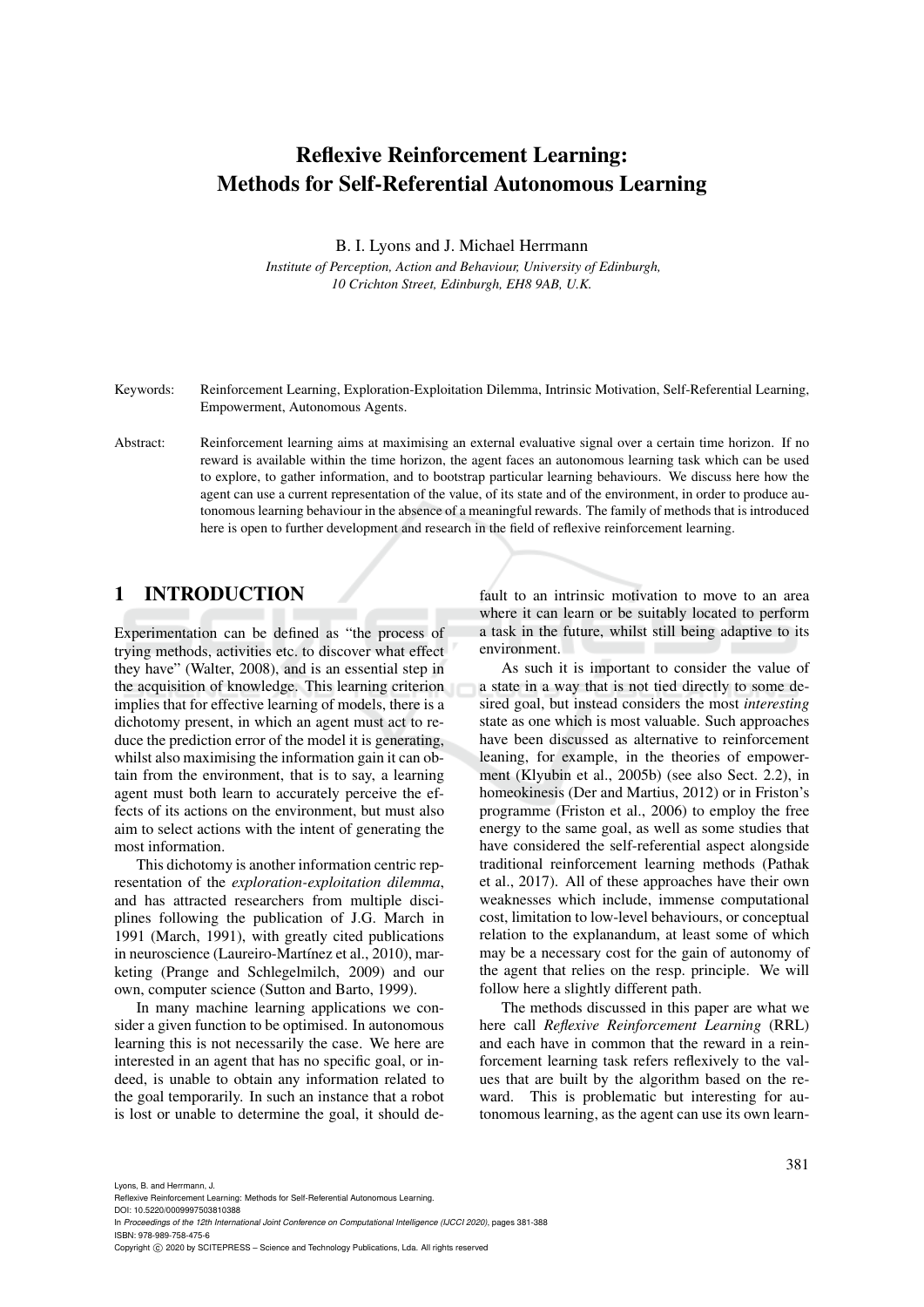ing progress as a source of information. There are three conditions that need to be observed:

- The information accumulated should be meaningful, i.e., the agent used the time when no goal or target behaviour is to be followed for the acquisition of information that is likely to be useful later. This can include the prediction of state transitions, the discovery of critical states in the environment (such as a doorway), or the improvement of the consistency of the representation;
- The learning progress needs to be stable. Information that is fed-back into the system can in principle lead to divergences of the value, which needs to be avoided;
- The representation needs to remain sensitive to the introduction of any goal-related information. E.g., if the agent that got "lost", receives goal related information, the autonomous learning phase should blend in smoothly and beneficially to the standard learning task.

The rest of this paper is organised as follows: After discussion of prior relevant work in Sect. 2, we specify the reinforcement learning problem that we are going to study, the theory underpinning the robotic implementation, the algorithm that we used, as well as a description of the experimental setup that was utilised in Sect. 3. The results of the experiments are provided and analysed also in Sect. 4, and the conclusions of the work and future work are given in Sect. 5.

## 2 BACKGROUND

#### 2.1 Reinforcement Learning

For the current purpose it suffices to consider the basic reinforcement learning (RL) algorithm (Sutton and Barto, 2018). Given a finite Markov decision problem (MDP), represented as a tuple,  $(X, x_0, A, R, P)$ , where *X* is a finite set of states with start state  $x_0$ , *A* a finite set of actions, and  $R$  is a function that assigns to each state-action pair<sup>1</sup> a number  $r$  (or a random variable with mean *r*) which provides a direct or delayed (stochastic) evaluation of this pair.

The task is usually to maximise the expected, accumulative, discounted amount of this number which means to choose the actions such that either now, or soon, high values of *r* are incurred. This task can be easily achieved if a function *Q* is known that contains the information about the expected reward, so that a large part of RL research is related to function approximation techniques.

In this paper we use a traditional function approximation approach for state-action pairs

$$
Q(x,a) = E\left[\sum_{t=0}^{\infty} \gamma^t r_t | x_0 = x, a_0 = a\right]
$$
 (1)

$$
V(x) = E\left[\sum_{t=0}^{\infty} \gamma^t r_t | x_0 = x\right]
$$
 (2)

where  $Q(x, a)$  is updated by (Sutton and Barto, 1999) with discount γ

$$
\Delta Q(x, a) = \alpha (r_t + \gamma V(x_{t+1}) - Q(x, a)) \qquad (3)
$$

with learning rate  $\alpha$  and the value is given by

$$
V(x_{t+1}) = \max_{a} Q(x_{t+1}, a).
$$
 (4)

Because we essentially modify only the reward signal *r*, our approach can also be used with many other RL algorithms.

We are interested here in extracting knowledge from these values, which has been done related to temporal fluctuations, but it becomes more interesting if spatial variations are considered because in this way information directly related to the environment can be extracted, whereas temporal fluctuations mainly provide information about the learning process (Herrmann and Der, 1995).

# 2.2 Empowerment **EATIONS**

The concept of *empowerment* (Klyubin et al., 2005b) is a way to express the value of a state without consideration of any goal-oriented behaviour. It can be understood as a quantification of an agent's control over its environment (Salge et al., 2014) and is a quantification of the freedom of choice of actions in combination with the level of reproducibility of an sequence of actions. The aim is not to motivate exploration from an agent, but instead to identify *preferred* states in an environment that is already known. If the agent is within the state  $s_t$  the *n*-step empowerment is defined based on mutual information

$$
\mathfrak{E}_n(s_t) = \max_{\pi: s \to a} I(s_{t+n}; a_{t+n-1}, \dots, a_t)
$$
 (5)

so that the task is to find a policy for which the mutual information between the next actions and the set of states is maximal.

Empowerment usually requires full prior information as well as the evaluation of all possible time series and states to determine which state or states are best for the agent to occupy over a given *n*-step time horizon. In this sense it is quite similar to POMDPs.

 $<sup>1</sup>$  or possibly to triplets: state, action and following state</sup>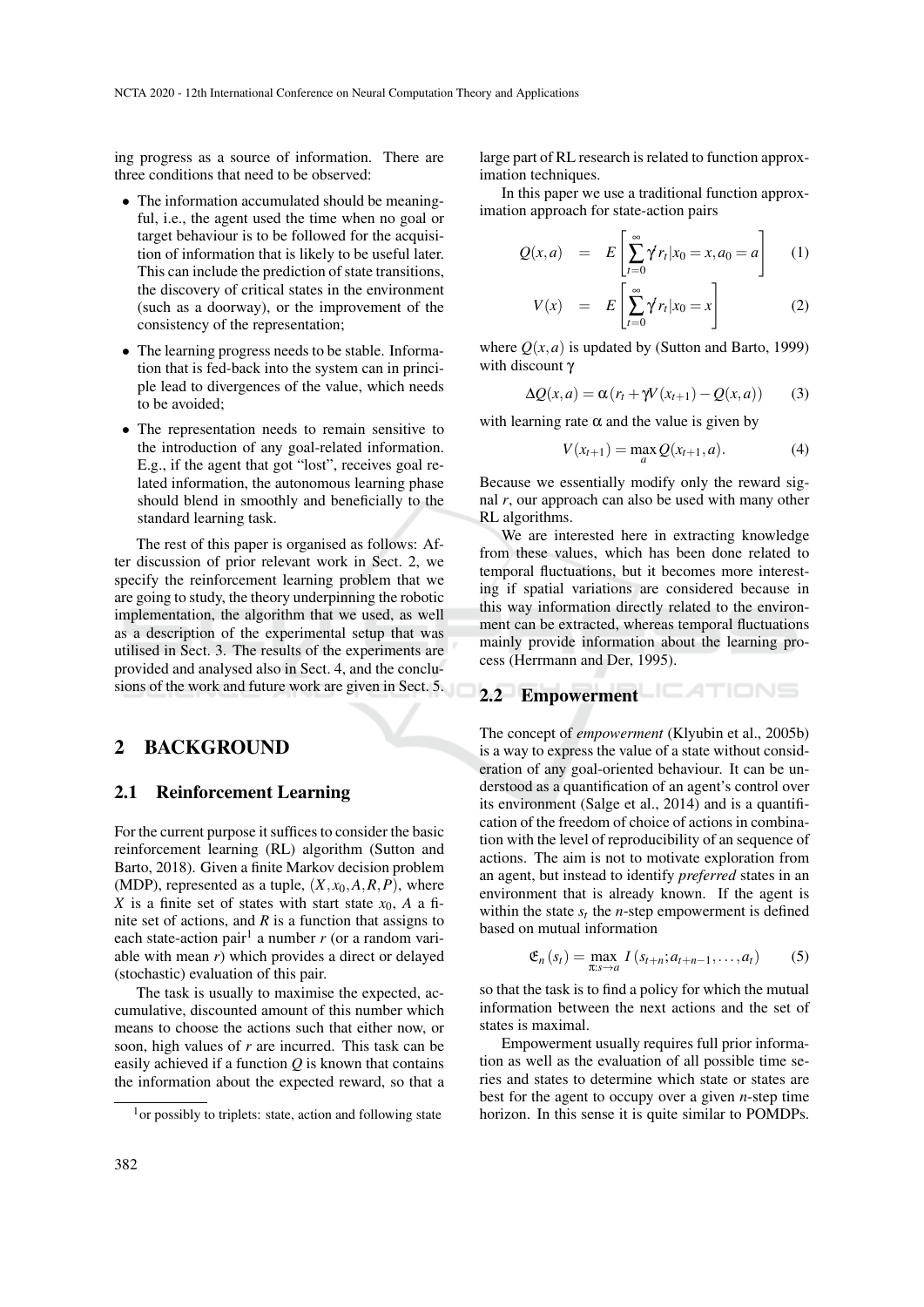In the context of RL, this level of computational complexity appears unnecessary because the precise value of  $\mathfrak{E}_n$  (5) is largely irrelevant, alternatively an approximation of the empowerment can be produced iteratively by considering the entropy gain per step  $\mathfrak{E}_1(s_t)$ and then summing over the time horizon specified by the RL discount factor γ.

$$
\mathfrak{E}_{\gamma}(s_t) = \sum_{t=t_0}^{\infty} \gamma^{t-t_0} \mathfrak{E}_1(s_t)
$$
 (6)

The concept of γ-empowerment introduced in Eq. 6 is similar in information provided, but not equivalent to the original concept (5), because it does not have a crisp time horizon, because it depends in the nonasymptotic case on the behaviour of the agent, and also because it allows for different measures of the local empowerment  $\mathfrak{E}_1$  ( $s_t$ ) as long as the tendency of the agent to roam without restrictions is captured in an appropriate way, see Sect. 3.1.

## 3 METHODS

#### 3.1 Actions and Policy

Each of the tested agents can move in any of the four cardinal directions. The agent is unable to remain in the same state, with the exception that if it attempts to move into an obstacle or wall, its position will remain unchanged. We also maintained a very high exploration rate, in the sense of an ε-greedy policy with  $\epsilon = 0.75$  such that the agent will learn to plan ahead as early as possible, because at this high level of randomness errors can often not be corrected in the next or following steps.

As our aim here is mainly that of illustration if the principle of Reflexive RL (RRL), we opted to use a box function over the entire state action space rather than a reduced number of basis functions, with a traditional ε-greedy policy; however, the approach will work in such a space.

#### 3.2 Rewards

Here we discuss the reward functions for the agent across each of the tested approaches in order of appearance in the results section.

When prioritising the maximisation of entropy the agent was rewarded

$$
R(x,a) = \begin{cases} \mathcal{H}(x,a) - 1, & \text{if collision} \\ \mathcal{H}(x,a), & \text{else} \end{cases} \tag{7}
$$

where

$$
\mathcal{H}(x,a) = -\sum_{x'} p(x'|x,a) \log p(x'|x,a). \tag{8}
$$

When prioritising the maximisation of γ-empowerment, the agent was rewarded

$$
R(x,a) = \begin{cases} -1, & \text{if } x_{t+1} = x_t \\ 0, & \text{else} \end{cases} \tag{9}
$$

When prioritising the reduction of prediction error, the agent was rewarded

$$
R(x,a) = \begin{cases} 1, & \text{if } x_{t+1} = x_t \\ 0, & \text{else} \end{cases} \tag{10}
$$

When prioritising the visitation of corners, the agent was rewarded

$$
R(x,a) = \begin{cases} 1, & \text{if } s(x_{t+1}) > 1 \\ 0, & \text{else} \end{cases}
$$
 (11)

where  $s(x) \in [0, 1, 2]$  is the number of occupied adjacent squares in the 4-neighbourhood of the agent.

## 3.3 Environments

Each of the environments were selected based on the features they present. The empty arena was chosen as the base case. The second environment (b) presents a winding corridor which ends in a dead end, chosen to observe the effects over corridors of varying size and the effects of the surrounded end. Environment (c) observes the effect of large obstacles in the state space and the effects of irregular shapes on the algorithm.

The final environment, environment (d) consists of a smaller room and a large room, chosen to observe the effects of differently sized regions of the state space, and observe the value the agent places on these objects. As the goal of the paper was to approach similarity with the concept of empowerment, this was a useful environment for observing the agents preference for different spaces in similarity to *n*-step empowerment with small *n*.

# 3.4 Reflexive Reinforcement Learning

In the case of reflexive reinforcement learning, the *reflexive component* informs state valuation through standard reinforcement learning as seen in Eq. 3. This additional component allows that we are able to switch between a variety of different components for different needs, as we will show in Sect. 4.

As seen in Fig. 1, the reflexive component will receive external rewards from the environment through the observation of the state, and this adjusted reward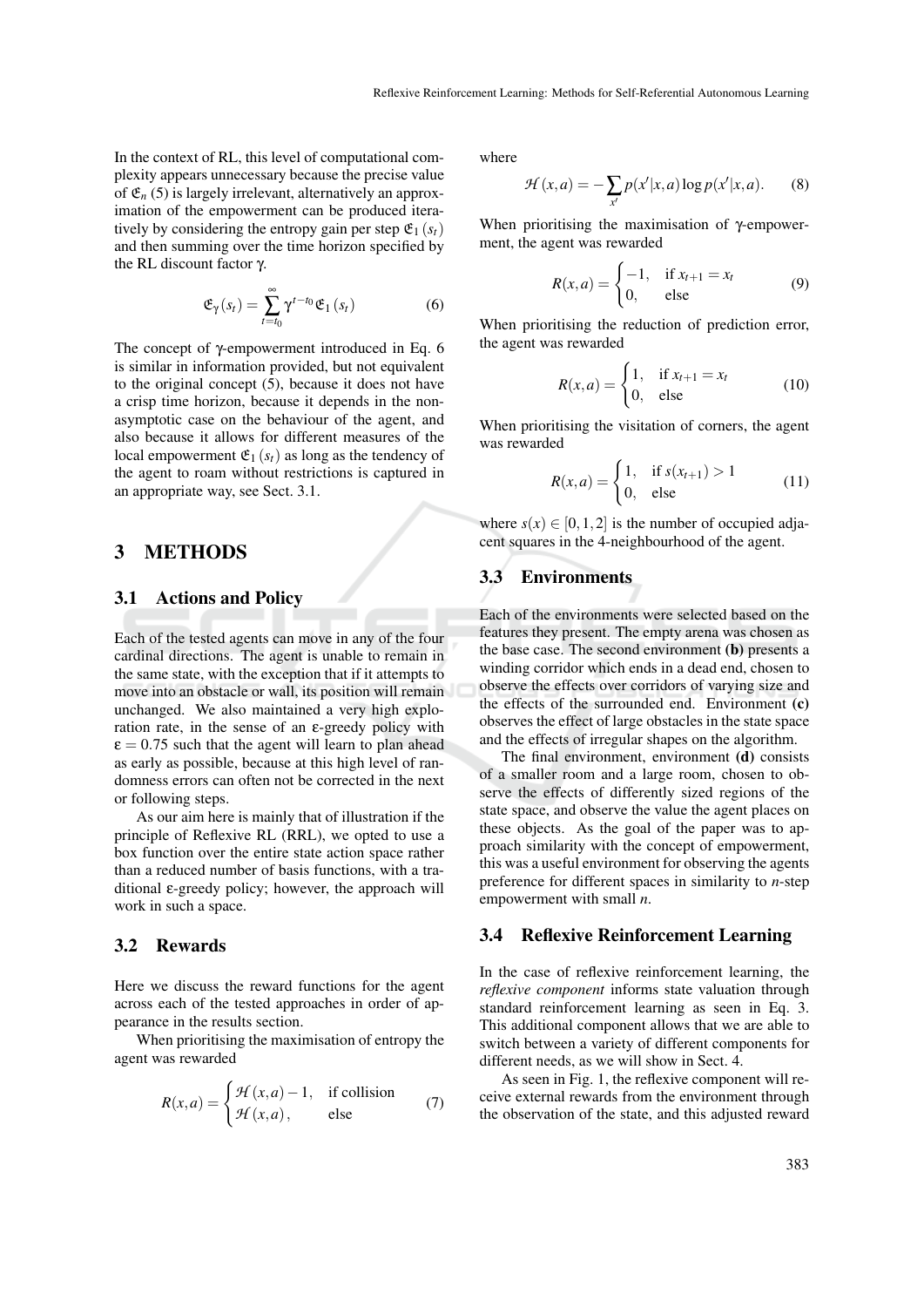

Figure 1: This diagram represents the function of the RRL algorithm as utilised here.

Algorithm 1: Reflexive Reinforcement Learning.

**Require:** Reflexive policy  $\pi_{\theta_{\hat{r}}}(a|x) = p(a|x, \theta_{\hat{r}})$ , with initial parameters  $\theta_{\hat{r}} = \theta_{\hat{r}_0}$ . **Require:** Task related policy  $\pi_{\theta_r}(a|x) = p(a|x, \theta_r)$ , with initial parameters  $\theta_r = \theta_{r_0}$ . while  $e < E$  do Draw starting state  $x_0 \sim p(x)$ while  $t < T$  do **if**  $r \equiv 0$  {no task specific rewards} **then** Draw action  $a_t \sim \pi_{\theta_e}(a|x)$ (*a*|*x*) (RRL) else Draw action  $a_t \sim \pi_{\theta_r}(a|x)$  (RL) end if Observe next state  $x_{t+1} \sim p(x_{t+1} | x_t, a_t)$ Reflect: Observe rewards  $\hat{r}_t$  and  $r_t$  $\theta_{\hat{r}}$  + =  $\alpha \nabla_{\theta_{\hat{r}}} \log \pi(a|x)$  $\theta_r$  + =  $\alpha \nabla_{\theta_r} \log \pi(a|x)$  $t \leftarrow t + 1$  {time steps within episode} end while  $e \leftarrow e + 1$  {continue to next episode} end while

is used to inform the state valuation or valuations. In this manner it is possible for the agent to continue to receive information pertinent to potential tasks as it maintains its motivation to explore the environment through the different valuations during periods of no task or when in a state where it is lost.

## 4 EXPERIMENTS

To observe the effects of the various maxims, each agent was run for  $10^7$  episodes, each being 42 time steps long. The reflexive reinforcement learning maxims we are here comparing the direct computation of entropy, and a simplified alternative for entropy we here call γ*-empowerment*. In addition to this, we also

considered an approach we here refer to as *prediction error reduction*, as complement of entropy and γ-entropy, where the agent favours regions where features are visible.

#### 4.1 Entropy

For the maximisation of entropy, we computed entropy directly and supplied this as a reward bonus to the agent as seen in Eq. 7.



Figure 2: These colour maps represent the value of the various arenas the agent was placed in when aiming to purely maximise entropy, where there are  $10<sup>7</sup>$  episodes, each being 42 time steps long,  $\varepsilon = 0.75$ ,  $\gamma = 0.9$ ,  $\alpha = 0.1$ . (a) is an empty arena. (b) is a snaking obstacle. (c) has a triangular obstacle with two corridors. (d) is an arena consisting of two rooms, where the agent initialises in the smaller room.

Here we see that purely maximising entropy leads to increased valuations of regions far from walls and relative obstacles. In Fig. 2(b) we see a clear increase in valuation as the agent moves away from either of the "dead-end" regions, with the greatest value being seen in the space on the right hand side, which allows for greatest *n*-step access to the remainder of the environment.

Similarly in Fig.  $2(d)$ , the environment containing two different sized rooms, we observe that the greater values in the respective rooms are toward the centre, giving greater access to the remainder of the environment; however, as can be noted, the restricted region of the path between the two rooms also sees a greater valuation than other restricted regions, as this is the area that must be traversed to receive increased entropy. This is consistent with what is observed in empowerment (Klyubin et al., 2005b), par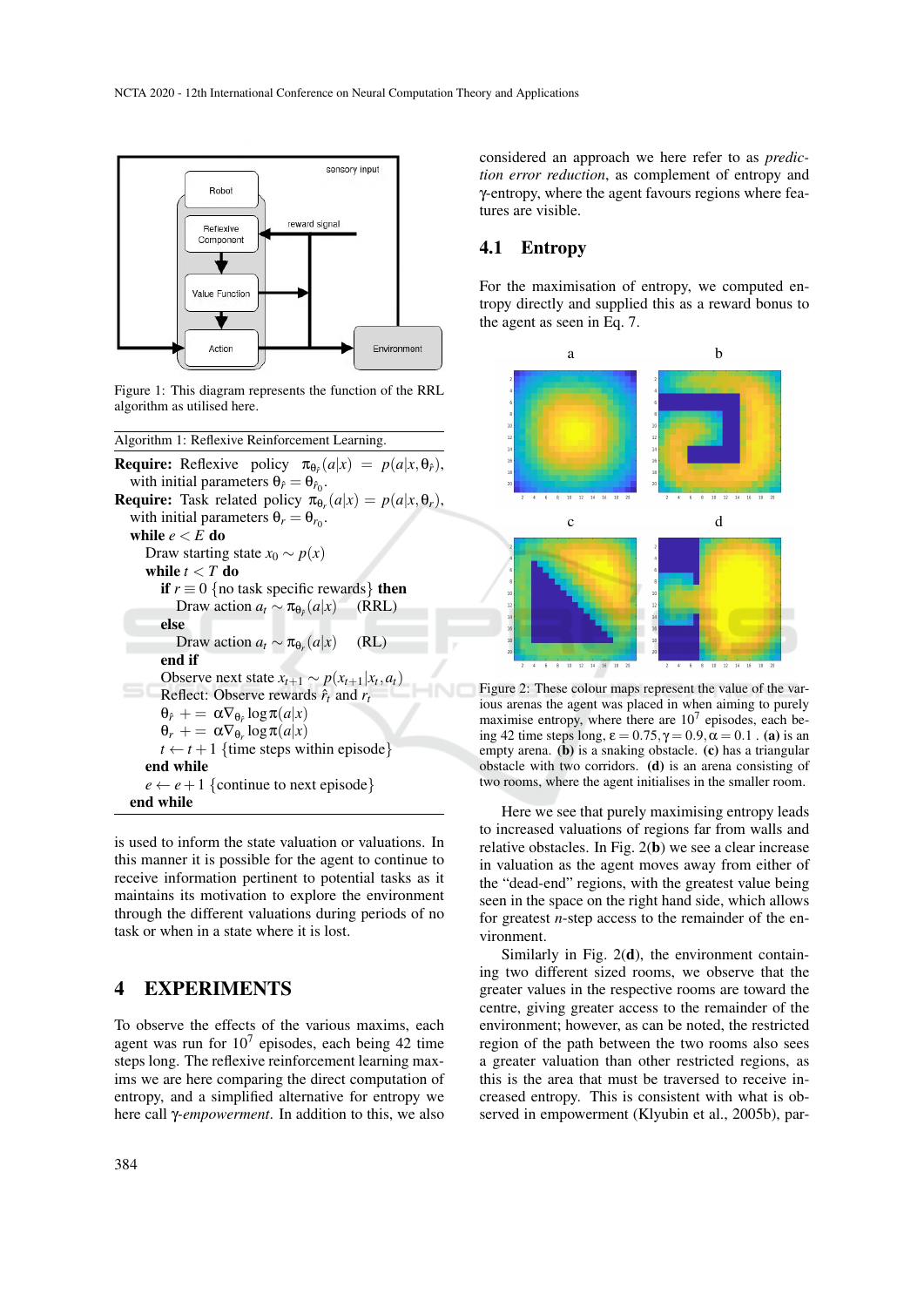ticularly the cases of the mazes where an agent is in the state of greatest empowerment when it is not enclosed in walls, and over a defined *n*-step time horizon can actualise the greatest number of future states from the current state.

#### 4.2 γ-Empowerment

When using γ-Empowerment as the reflexive components, we calculated the reward to be provided to the agent as in Eq. 9.

As remaining in the same state between time steps is only possible in the case of colliding with an obstacle, and the high level of epsilon makes this much more likely near corners or walls, we felt this was an appropriate quantity to consider in consort with entropy and empowerment, since under this scheme an agent should more highly value regions that provide future freedom of movement, and as opposed to the entropy case above, requires no calculation, and is easy to work with on-policy.



Figure 3: These colour maps represent the value of the various arenas the agent was placed in when aiming to purely maximise γ-empowerment (6), with the obstacles, episodes, episode length and parameters as in Fig. 2.

The resulting graphs can be seen in Fig. 3. Here we see similar regions of high valuation, with significantly increased value in the surrounding regions. This is consistent with what we would expect in an empowerment case, though with a substantially increased value for *n* in the traditional case.

We would not expect such a high value directly up to the wall regions, where in the maze variants seen in Ref. (Klyubin et al., 2005b) paper there is a smoother

gradient between values, with much more distinct regions of increased empowerment, closer to what we see in the entropy case.

#### 4.3 Prediction Error Reduction

Another approach we considered is that of an agent attempting to reduce prediction error. When an agent is attempting to find a task, it will be essential for the agent to be adequately localised to better enable the finding of a goal or regions deemed to be interesting, as such it is common in SLAM approaches to use walls and other fixed features of the environment to localise, in this approach we consider an agent's need to find such features of the environment.



Figure 4: These colour maps represent the value of the various arenas the agent was placed in when being rewarded for obtaining sensory values of obstacles or walls in the environment, with all parameters as in Fig. 2.

By simply rewarding the agent for remaining in the same state in the following time steps, we are able to consider these external, easily referable regions of the environment with a significant increase in value. This approach has the benefit that it can be implemented alongside traditional SLAM architecture (Thrun, 2002) so as to reward moving to easily identifiable regions of the state space, and in future work we intend to implement this, with the additional rewards for correctly predicting the agents state.

#### 4.4 Corner Favouring

Our final approach considered is that of corner favouring. When an agent is lost and attempting to find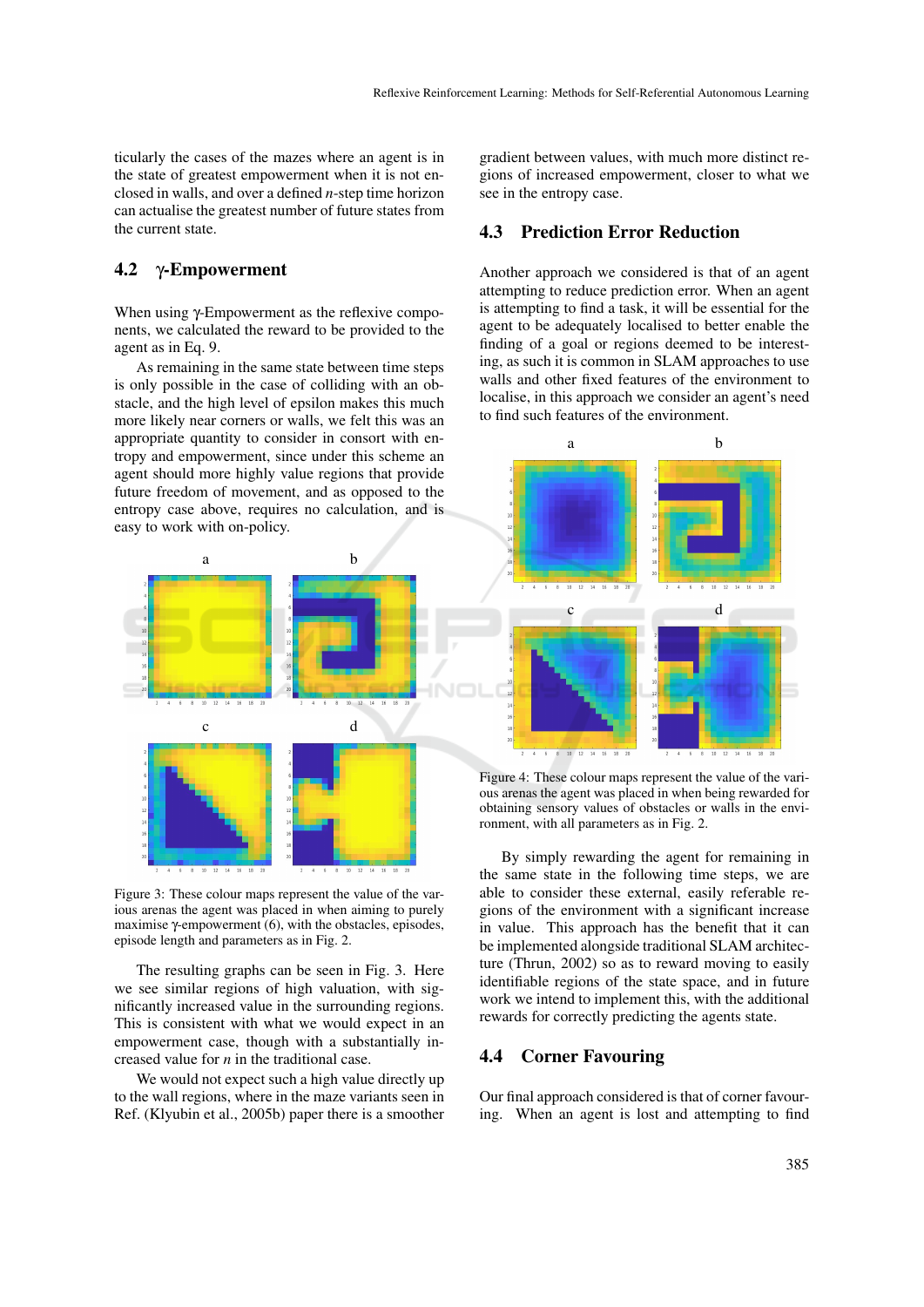a task in noisy environments, corners offer regions of significant information about location, and in dynamic environments these regions can typically be considered to be "out of the way". When considering the prediction error reduction case, we focused on rewarding the agent simply by sensing anything in any of the sensor directions, whereas here the focus is on rewarding multiple sensor inputs, and as such, can be considered to be moving to regions of significant information.



Figure 5: These colour maps represent the value of the various arenas the agent was placed in when being rewarded for obtaining multiple sensory values of obstacles or walls in the environment, with all parameters as in Fig. 2.

By rewarding the agent with a small scalar reward where multiple sensor inputs are engaged, as seen in Eq.11, the agent highly values corner regions in the state space in Fig.  $5(a)$ ,  $(b)$ , and  $(d)$ . This also occurs in Fig.  $5(c)$ ; however, here we also see a strict favouring of the wall along the diagonal region of the object, which is a feature of the discretisation of the state space.

## 4.5 Remarks

Rewarding an agent based on entropy leads to valuation of states which is commensurate with what one would expect in an empowerment approach, with the benefit that it can be computed on policy, without the necessity to exhaustively compute over all policies and time series.

Similarly, considering the easier to compute γempowerment, we are able to obtain a valuation similar to what we would expect from an empowerment

approach; however, we observe that the valuation remains very similar over the open regions with no clear peak value in the environment, which may not prove as useful to the goal of intrinsic motivation over potentially dynamic environments as it shows a tendency to prefer vast regions in the state space, which will make isolating the most interesting or free regions over a complex or dynamic space much more unlikely.

Where reduction in prediction error and relocalising are key priorities for a lost agent, we can also consider employing our variants in Sect. 4.3 and Sect. 4.4 to move to regions at the edge of the state space, where there may be less task dependent information, yet the information is consistent and stable to relocalise and return to searching for task relevant information with a better understanding of where such information seen in the other variants can be found.

All of these variants here serve as a compliment to traditional reinforcement learning approaches through the use of the reflexive component, and indeed, can also be considered in tandem with one another. An intrinsically motivated, agent should seek out regions which are interesting or surprising as in sections 4.1 and 4.2, where no task relevant information is available in these identified regions of interest, the agent should return to regions where prediction error can be minimised, and relocalisation is possible, and the cycle should repeat, in a control system, perhaps after sufficient searching of the state space, the agent should move to regions which have minimal impact on a potentially dynamic environment, such as a corner, and wait to search again later.

Alternatively, we consider that if there is no task dependent information available, a continually learning agent should seek out these surprising regions, with the aim of learning more about the environment and correcting the model, by more accurately learning state transition probabilities, or learning about features present in these high interest subspaces, to better perform tasks in the future when this information becomes available.

# 5 DISCUSSION

#### 5.1 Exploration Vs. Exploitation

The exploration-exploitation dilemma is not a solved problem in any of the various domains that it has been researched in. We presented here a use case for utilising entropy as a reward on its own or in conjunction with other rewards to highlight the best regions available to an agent in an environment where there is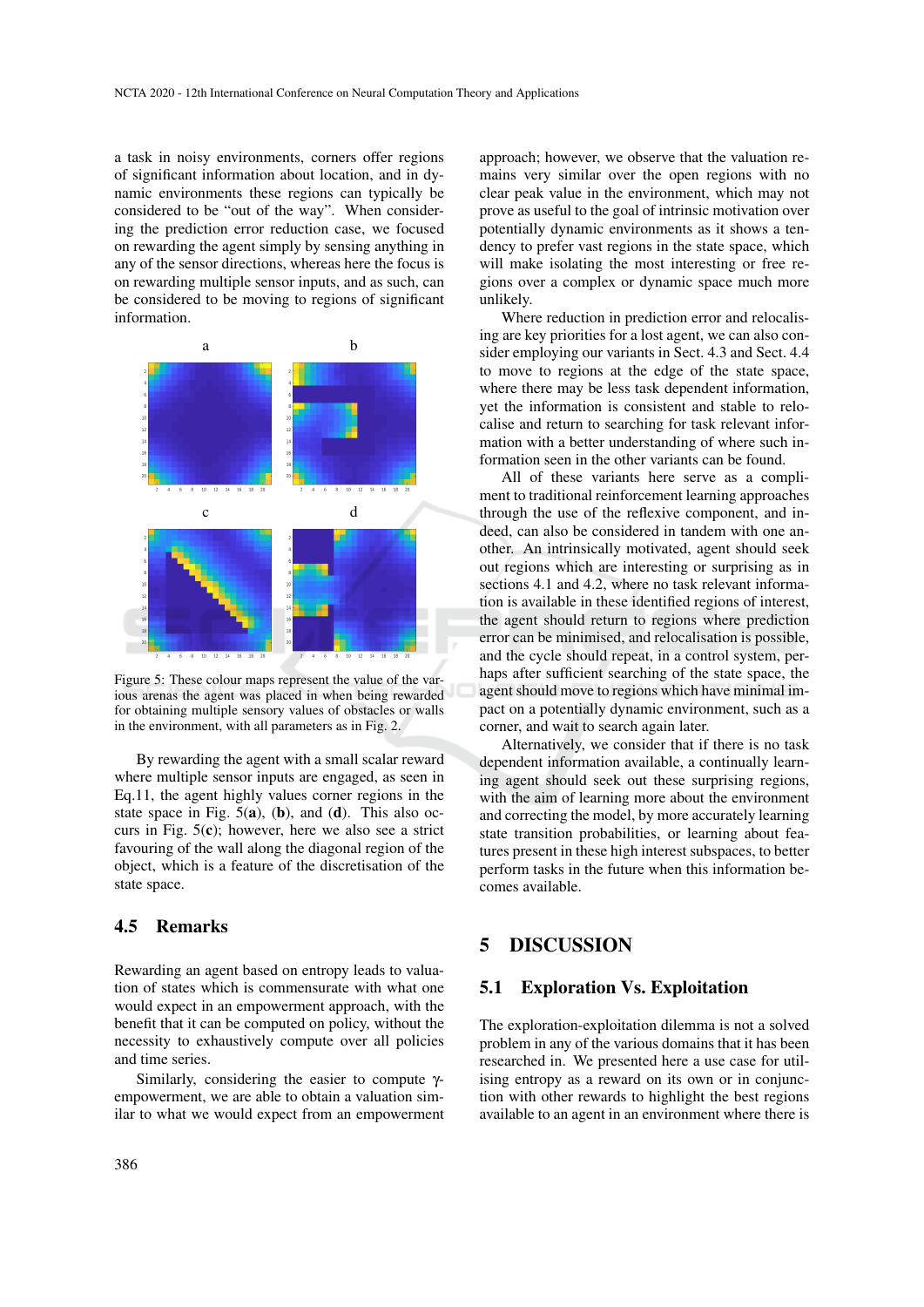no clear goal. In doing so we have found that these regions which are considered highly valued are similar to those found in empowerment, where the agent more highly values regions from which it is able to access a larger subset of the state space over any given discrete time frame.

As opposed to having to create sophisticated models for task location, the use of entropy maximisation may enable agents to *find* a task or location when lost in a changing environment. In future work we intend to consider the problem using actor-critic algorithms, where the actor and critic use different state-action value functions, and to employ this in a dynamic environment as well as in combination with a hierarchical model (Smith et al., 2020) alongside other functions or goals to study robotic self-motivation.

#### 5.2 Bayesian Theory

The methods for self-supervised learning discussed here in the context of RRL have a general form as rewards in a reinforcement learning algorithm. This view has been discussed a decade ago in contrast to active inference (Friston et al., 2009), but recently it was shown that the active inference can in integrated with RL (Tschantz et al., 2020), such that it is an interesting question whether our reward-based approach can also be integrated with the Bayesian view and act as a prior for exploration in a general learning task.

Our approach can contribute also in the Bayesian context an efficient estimation of informationtheoretical quantities such as shown here for entropy or empowerment. The advantage would be the state augmentation by a continuous entropy value is more naturally realisable in a Bayesian approach, whereas here it requires in principle a continuous state space in order to guarantee Markovianity and thus convergence of the RL algorithm. In continuous problems, where Markovianity cannot be exploited in the same was as in grid world, this may be a less critical issue.

#### 5.3 Intrinsic Motivation

The search for an intrinsic motivation for an agent to perform any given task, develop new behaviours, or learn its own embodiment is and take advantage of that is a key task in the development of continually learning, adaptable agents which are capable of working in highly dynamic environments. It is essential that an agent is able to identify important or interesting regions in the sensorimotor space, both to learn the model, or in fact learn a goal where no clear goal is immediately visible.

Empowerment seeks to do this (Salge and Polani, 2017) by defining an empirical measure which can be performed over the state-action space to definitively state the best possible states for an agent to be in to have sufficient future degrees of freedom. This valuable concept is unfortunately subject to the curse of dimensionality, and as such, other approaches to estimating empowerment have been sought (Zhao et al., 2019). We believe that we have shown that entropy maximisation allows for an agent to approximate such a position utilising an on-policy approach over varying environments, by instead considering more interesting or surprising regions of the state space to be the most valuable. This can more concisely be thought of as a form of information empowerment, where, as opposed to the mantra "All else being equal, be empowered" (Klyubin et al., 2005a), we consider that perhaps the notion in a adaptive learning agent should be "all else being equal, be interesting".

#### 5.4 Applications

We believe that RRL has a variety of potential applications in terms of control architecture for an autonomous agents, as well as less lofty pursuits. As we see in Fig. 2 and Fig. 3, the agent shows highlighted regions of preference around the obstacles, preferring to avoid walls and obstructions. We believe there is potential here to consider the notion of "curiosity path planning", where an agent plans the route on the basis of interesting regions within a known environment to better learn about, or be available for future tasks.

The full potential of RRL will become available only if the methods discussed here are incorporated into a more general framework that includes continuous state and action spaces as well as higher-order reflexion. A very promising option to enable RRL in a wider range of contexts appears to be a combination with inverse reinforcement learning (Ng and Russell, 2000), where the agent derives a reflexive reward signal from the performance of a parallel inverse learner. A detailed discussion of this approach is beyond the scope of this paper and is subject of current research.

## 6 CONCLUSION

Reflexive reinforcement learning (RRL) is a new direction in machine learning. It is based on the observation that in learning problem where no direct gradient can be used in order to adapt to a particular, the representation of information from the environment (such as state information or evaluative information) requires not only guiding principles (such as smooth